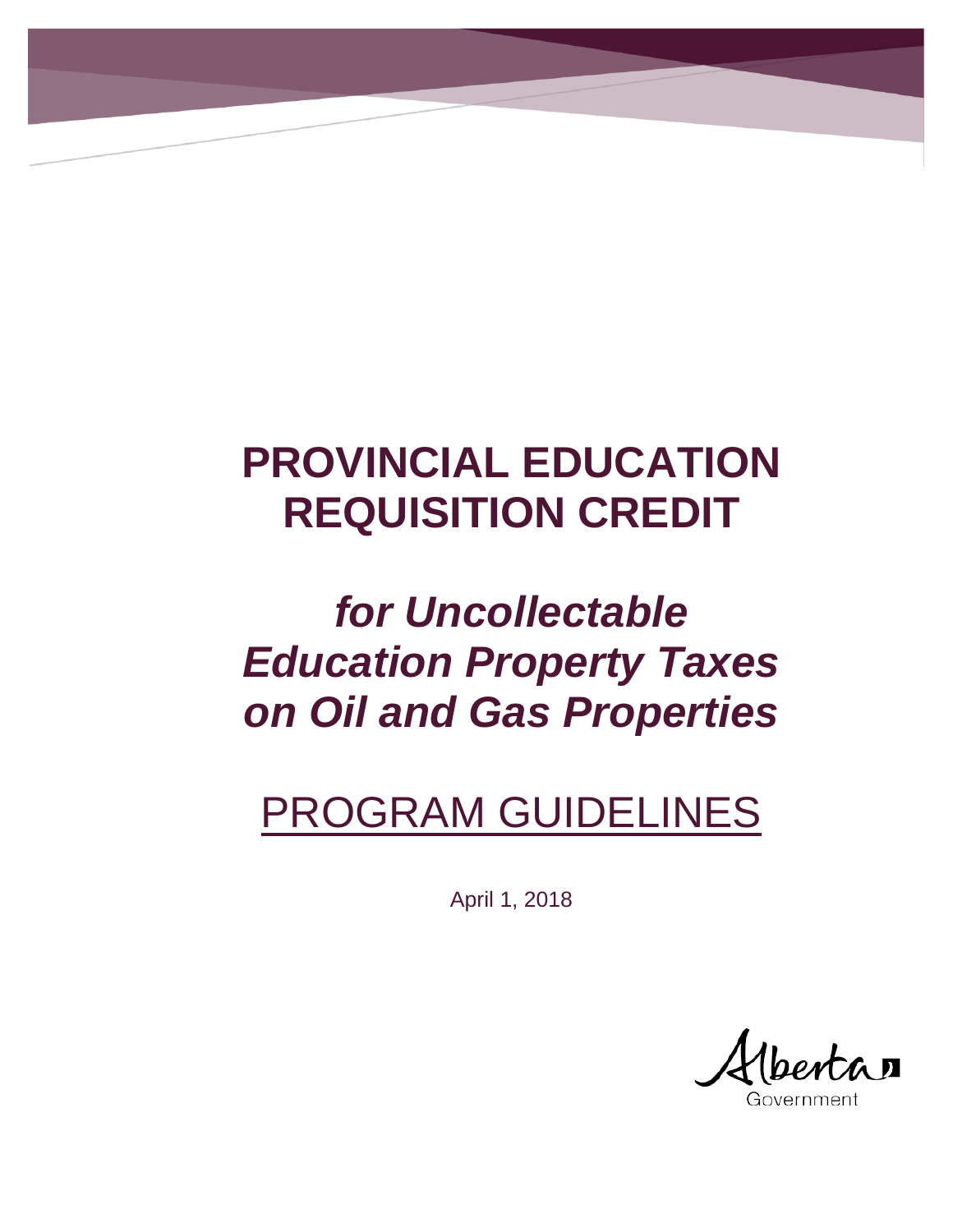# **Table of Contents**

| <b>GUIDELINES</b>                                                                                                                   | $\overline{a}$   |
|-------------------------------------------------------------------------------------------------------------------------------------|------------------|
| PROGRAM OBJECTIVE AND TERM                                                                                                          | $\overline{2}$   |
| <b>KEY DATES</b>                                                                                                                    | $\overline{a}$   |
| <b>CONTACT</b>                                                                                                                      | $\overline{a}$   |
| <b>SUBMISSION METHOD</b>                                                                                                            | $\overline{a}$   |
| <b>ELIGIBILITY REQUIREMENTS</b><br>6.1) Eligible Applicants<br>6.2) Eligible Properties<br>6.3) Ineligible Properties               | 3<br>3<br>3<br>3 |
| APPLICATION AND REVIEW PROCESS<br>7.1) Submission to Municipal Affairs<br>7.2) Internal Review Process and Communication of Results | 3<br>3<br>4      |
| <b>CREDIT PROCESS AND FOLLOW UP REPORTING</b><br>8.1) Credits<br>8.2) Future Tax Recovery<br>8.3) Supporting Documentation          | 4<br>4<br>4<br>4 |
|                                                                                                                                     |                  |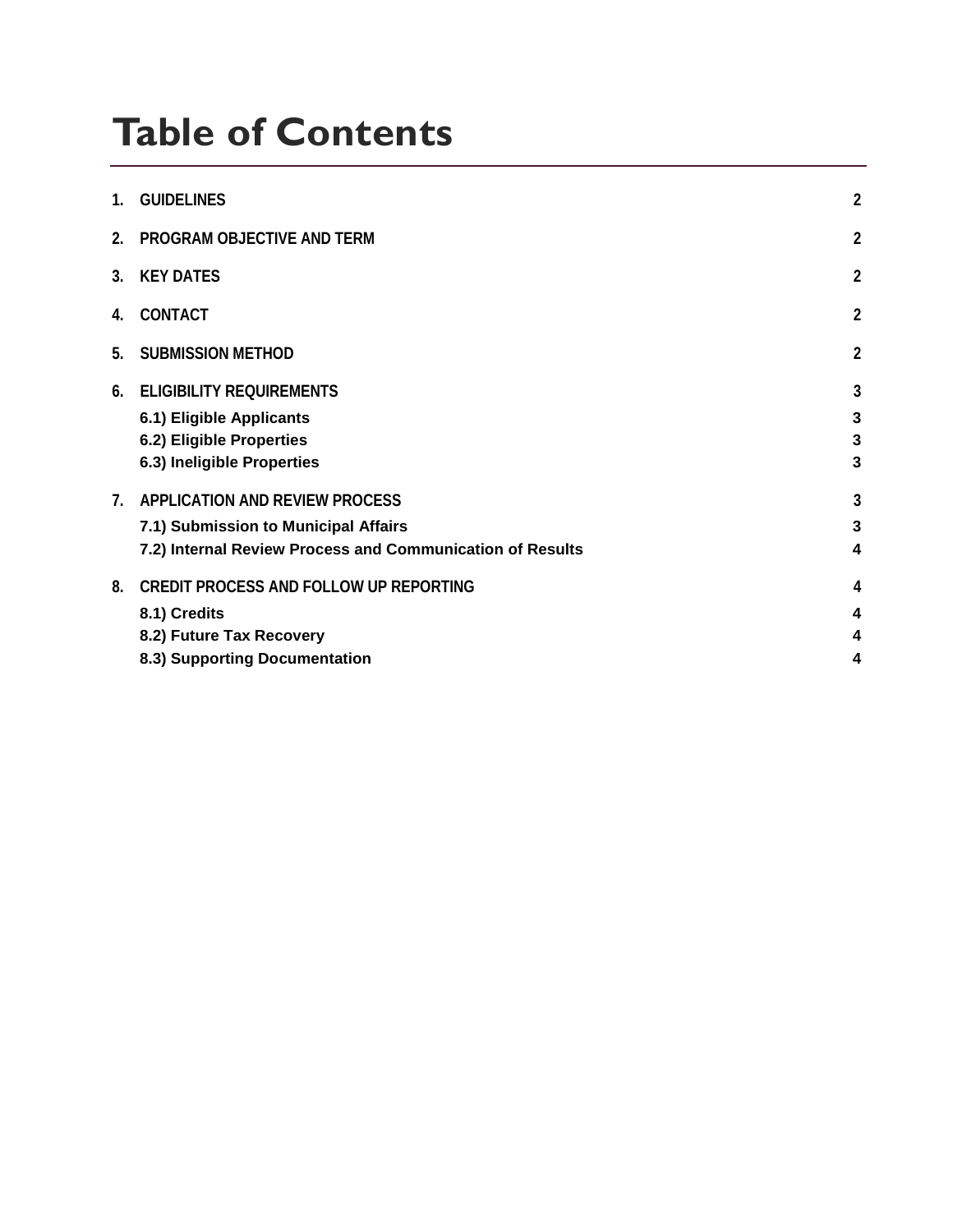### <span id="page-2-0"></span>**1. GUIDELINES**

These guidelines will assist municipalities in applying to the Provincial Education Requisition Credit (PERC) for Uncollectable Education Property Taxes on Oil and Gas Properties.

#### <span id="page-2-1"></span>**2. PROGRAM OBJECTIVE AND TERM**

The recent economic downturn in the oil and gas industry has caused hardship for municipalities across Alberta. These economic circumstances have resulted in some oil and gas companies going bankrupt and not paying property taxes.

The PERC program will assist municipalities to manage undue hardship experienced as a result of uncollectable education property taxes related to oil and gas properties. This program provides the affected municipalities with a credit, equal to the provincial education requisition associated with taxable properties that are delinquent in payment of education property taxes.

The term of PERC extends to the 2019 tax year and may be applied retroactively to the 2015 tax year. The province will review the PERC policy with respect to oil and gas properties in the 2019 tax year.

The provision of education property tax credits will be subject to funds available in the Alberta School Foundation Fund's Net Asset Fund. Additionally, in any fiscal year, the total education property tax credits provided to municipalities for the purpose of uncollectable education property taxes on delinquent oil and gas properties will be no more than \$10 million.

## <span id="page-2-2"></span>**3. KEY DATES**

| <b>ACTIVITY</b>                  | TIMELINE                                                                                                     |
|----------------------------------|--------------------------------------------------------------------------------------------------------------|
| 2019 and 2020 Application Intake | Application due to Municipal Affairs by January 15 of the respective year.                                   |
| 2019 and 2020 Receipt of Credit  | If your application is successful, a credit will be applied to your ASFF invoice<br>for the respective year. |

#### <span id="page-2-3"></span>**4. CONTACT**

If you have any questions, call a PERC program advisor at 780-422-7125 (toll-free 310-0000), or email [TaxProgramDelivery@gov.ab.ca.](mailto:ma.msioperatinggrants@gov.ab.ca)

#### <span id="page-2-4"></span>**5. SUBMISSION METHOD**

Signed application forms and supporting documentation must be submitted by email to [TaxProgramDelivery@gov.ab.ca.](mailto:TaxProgramDelivery@gov.ab.ca)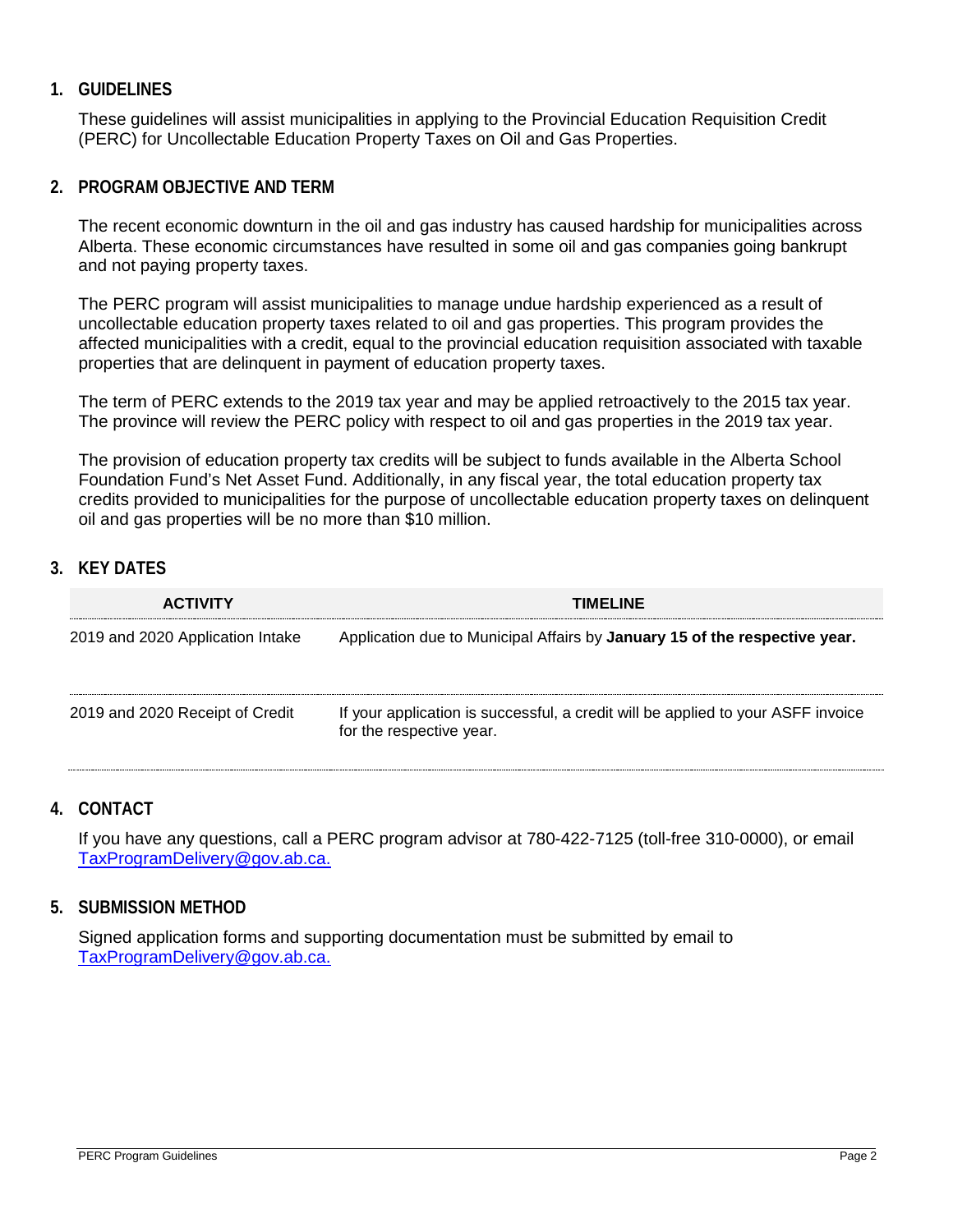# <span id="page-3-0"></span>**6. ELIGIBILITY REQUIREMENTS**

#### <span id="page-3-1"></span>**6.1) Eligible Applicants**

All municipalities in Alberta are eligible applicants. For program purposes, an eligible applicant includes any city, town, village, summer village, specialized municipality, municipal district, improvement district, special area, or the Townsite of Redwood Meadows Administration Society.

#### <span id="page-3-2"></span>**6.2) Eligible Properties**

Municipalities are eligible to apply to PERC for uncollectable education property taxes related to the following types of properties:

- The property is an oil and gas property assessed to a company that does not exist, cannot be located or does not have the financial means to pay outstanding property taxes owing to the municipality due to significant amounts of debt (and therefore may be undertaking receivership or bankruptcy proceedings).
- The property is coded in ASSET as taxable and non-residential for the purpose of the education property tax requisition. (Education property tax is levied on specific properties, and not others. For example, education property tax is not levied on machinery and equipment.)
- The municipality has considered its options under the *Municipal Government Act* to collect the property taxes owing and as a result, the municipality has written off the collection of property taxes as a bad debt.
	- o Documentation which demonstrates these circumstances are met must be provided by the municipality as part of the application, including an approved motion from council, and a supporting journal entry demonstrating the property taxes have been written off as bad debt. This motion must cancel or reduce tax arrears for particular properties as detailed in section 347 of the *Municipal Government Act*. A sample motion has been posted online for your consideration: [http://www.municipalaffairs.alberta.ca/mc\\_property\\_assessment\\_and\\_taxation](http://www.municipalaffairs.alberta.ca/mc_property_assessment_and_taxation)

#### <span id="page-3-3"></span>**6.3) Ineligible Properties**

Aside from the properties described in 6.2, taxes levied against all other properties are excluded from PERC eligibility. Examples include:

- Properties owned by insolvent companies outside the oil and gas industry
- Residential properties
- <span id="page-3-4"></span>• Farmland

### **7. APPLICATION AND REVIEW PROCESS**

#### <span id="page-3-5"></span>**7.1) Submission to Municipal Affairs**

Your submission must include a completed application form and supporting documents submitted by email to Municipal Affairs (MA) for processing.

- The application form and property details form is available online under Tax Program Delivery: [http://www.municipalaffairs.alberta.ca/mc\\_property\\_assessment\\_and\\_taxation.](http://www.municipalaffairs.alberta.ca/mc_property_assessment_and_taxation)
- Supporting documentation to be attached with the signed application include:
	- o Property details form, saved as an Excel document.
		- This property details form requires you to provide detailed information on each property claimed under PERC.